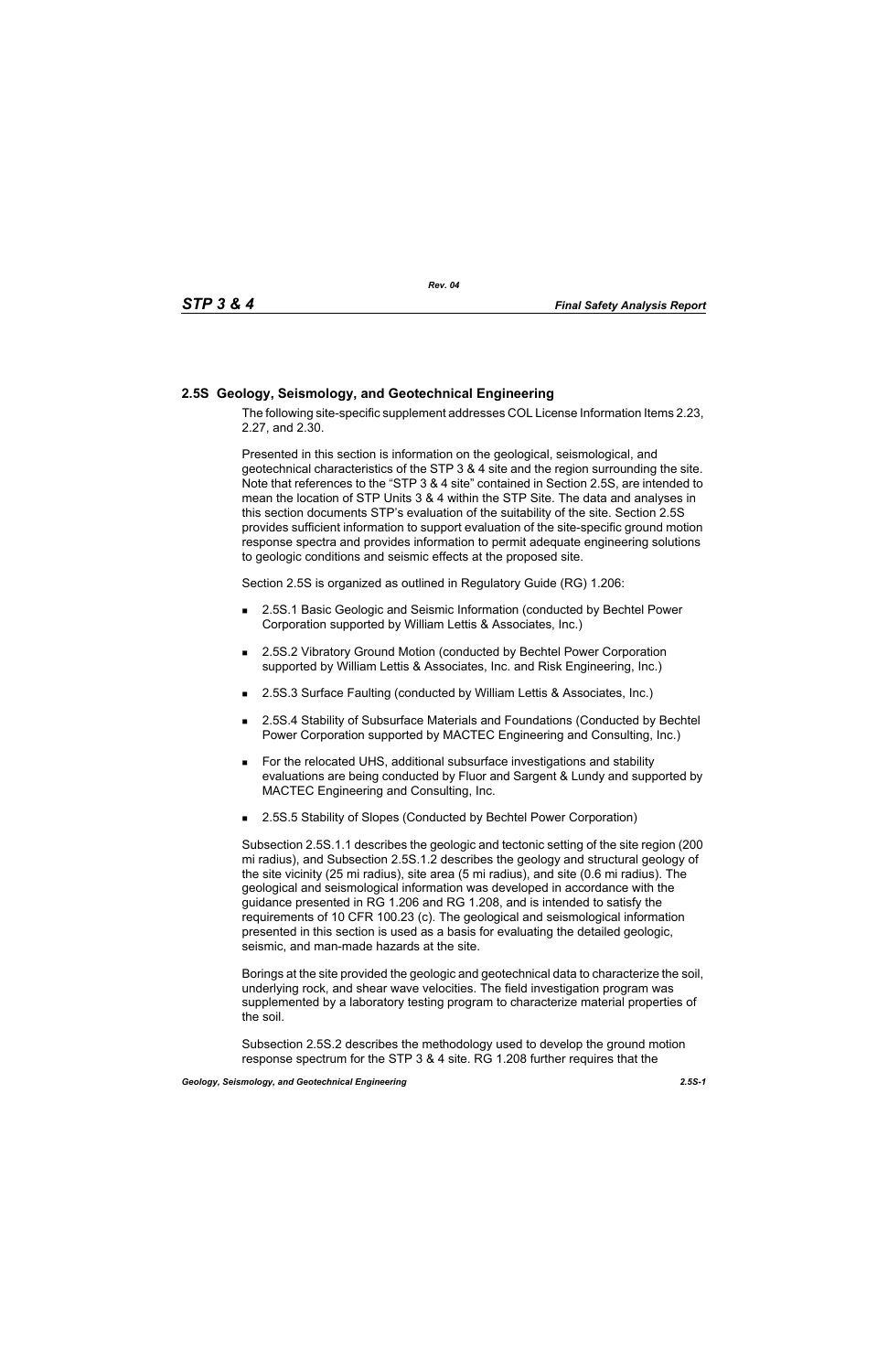*Rev. 04*

geological, seismological, and geophysical database is updated and any new data are evaluated to determine whether revisions to the 1986 EPRI seismic source model are required (presented in Subsection 2.5S.2). This section, therefore, provides an update of the geological, seismological, and geophysical database for the STP 3 & 4 site, focusing on whether any data published since 1986 indicates a significant change to the 1986 EPRI seismic source model.

The review of regional and site geologic, seismic, and geophysical information and an evaluation of the updated earthquake catalog confirmed the use of appropriate EPRI seismic sources and seismic parameters as a starting point for developing the Ground Motion Response Spectrum (GMRS). However, the EPRI methodology did not originally incorporate contributions from seismic sources in the Gulf of Mexico except along the immediate coast. Special attention was focused on characterization of the Gulf of Mexico seismicity for this reason and because of the recent occurrence of two moderate earthquakes in the Gulf.

In addition, the Rio Grande and New Madrid fault zone source areas were evaluated. Rather than revise the Rio Grande source, faults in the Rio Grande rift were incorporated into the Probabilistic Seismic Hazard Analysis (PSHA). A revised New Madrid source zone was incorporated into the PSHA as well.

Bechtel Power Corporation, supported by William Lettis & Associates, Inc. and Risk Engineering, Inc. conducted an assessment of ground motion at the STP site using the guidance provided in RG 1.208. The starting point for this site assessment is the EPRI-SOG probabilistic seismic hazard analysis (PSHA) evaluation (Reference 2.5S.1-17). RG 1.208 incorporates developments in: ground motion estimation models; updated models for earthquake sources; methods for determining site response; and new methods for defining a site-specific, performance-based earthquake ground motion that satisfy the requirements of 10 CFR 100.23 and lead to the establishment of the safe shutdown earthquake (SSE) ground motion. The purpose of Subsection 2.5S.2 is to develop the site-specific ground motion response spectrum (GMRS) characterized by horizontal and vertical response spectra determined as free-field motions on hard rock using performance-based procedures. The GMRS represents the first part in development of an SSE for a site as a characterization of the regional and local seismic hazard under Regulatory Position 5.4 of RG 1.208. In the case of the STP 3 & 4 site, the GMRS is used to determine the adequacy of the Certified Seismic Design Response Spectra (CSDRS) for the GE ABWR Design Certification Document (DCD). The CSDRS are the SSE for the site, the vibratory ground motion for which certain structures, systems, and components are designed to remain functional, pursuant to Appendix S of 10 CFR part 50.

Subsection 2.5S.3 documents an evaluation of the potential for tectonic and nontectonic surface deformation at the STP 3 & 4 site. The data developed as a result of literature and data reviews, interpretations of aerial and satellite imagery, field, and aerial reconnaissance and discussions with current researchers and an analysis of seismicity with respect to geologic structures indicate that there are no Quaternary faults or capable tectonic sources within 25 mi of the site.